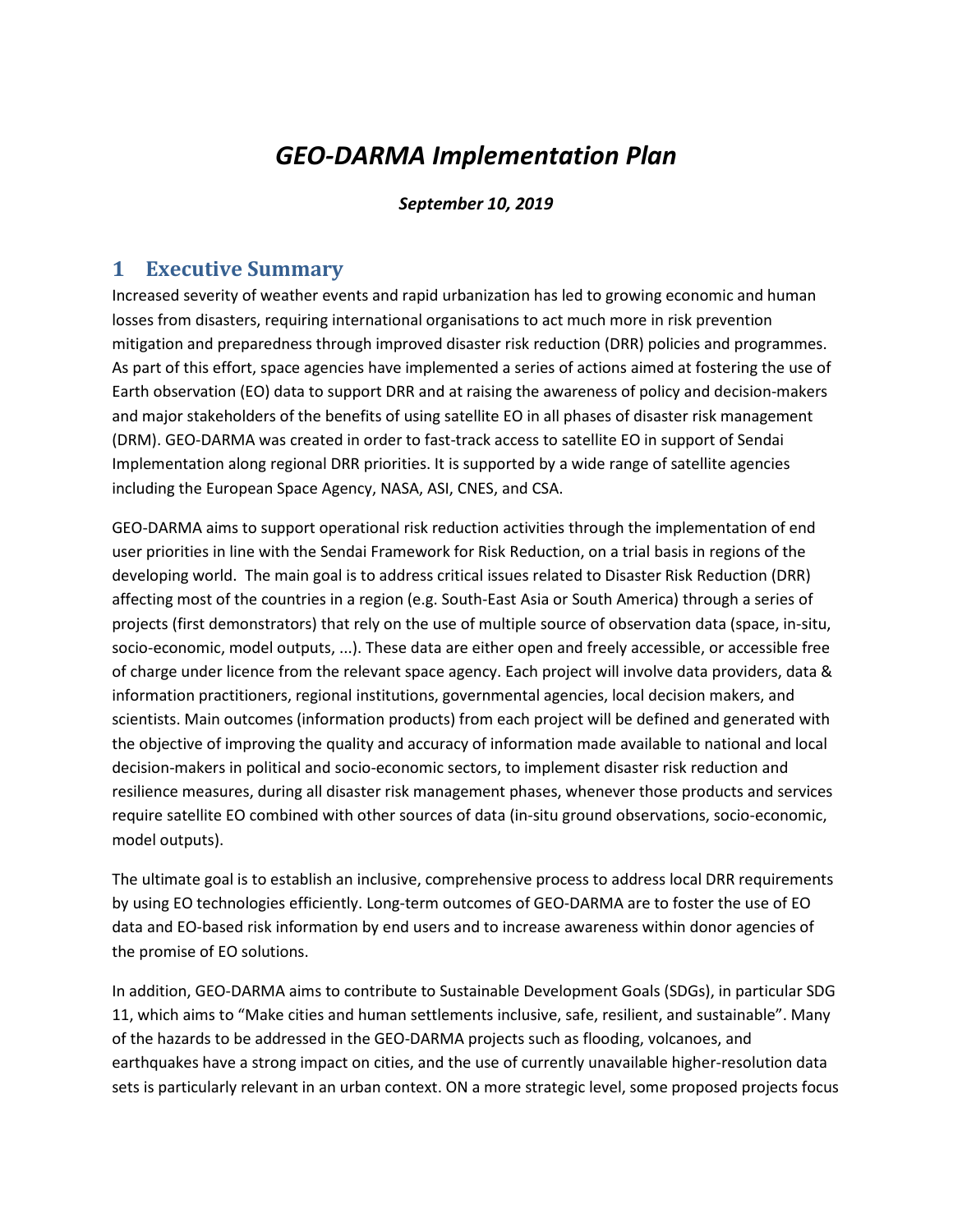specifically on urban risk and its evolution, such as the UNESCAP led proposal on evolving risk in the periphery of Asian cities.

EO-related capacity building is a key challenge in many developing countries. GEO-DARMA includes a capacity building component both at the outset, from the project initiators towards early pilot countries, and throughout the project, as knowledge gained in the early phases is transferred between pilot countries and the GEO-DARMA effort is extended from early adopters to other countries in region.

The Partners sought for GEO-DARMA are typically from the following groups:

- International and regional stakeholders knowledgeable about regional issues related to disaster risk management such as relevant UN agencies, GFDRR<sup>[1](#page-1-0)</sup>, Development banks, etc ...
- National institutions and agencies
- Representatives from the end user communities
- EO and non-EO data providers:
	- $\circ$  Satellite data providers such as CEOS<sup>[2](#page-1-1)</sup> Agencies (incl. major space agencies in the world) and commercial satellite operators when possible.
	- o Other EO data and information providers
- Providers of risk and other relevant information derived from EO data
	- o Practitioners Value added information providers including private sector
	- o Scientists

The partners active in the elaboration of the regional assessments include:

- CEOS agencies (ESA, ASI, CNES, NASA, CSA)
- Asian Disaster Preparedness Centre,
- UN Economic and Social Commission Asia Pacific,
- UN Economic and Social Commission West Africa,
- Inter Governmental Authority on Development,
- Regional Centre for Mapping Resources for Development (Africa),
- World Bank/ Global Facility for Disaster Reduction and Recovery,
- Caribbean Disaster and Emergency Management Agency,
- United Nations Disaster Risk Reduction Agency Americas,
- Andean Commission,
- Centro de coordination para la prevencion de los desastres (CEPREDANAC), and
- AmeriGEOSS

The partners active in the first GEO-DARMA project (SERVIR Mekong GEO-DARMA) are:

- ADPC
- NASA

<span id="page-1-0"></span> $1$  Global Facility for Disaster Reduction and Recovery (GFDRR)

<span id="page-1-1"></span><sup>2</sup> [www.ceos.org](http://www.ceos.org/)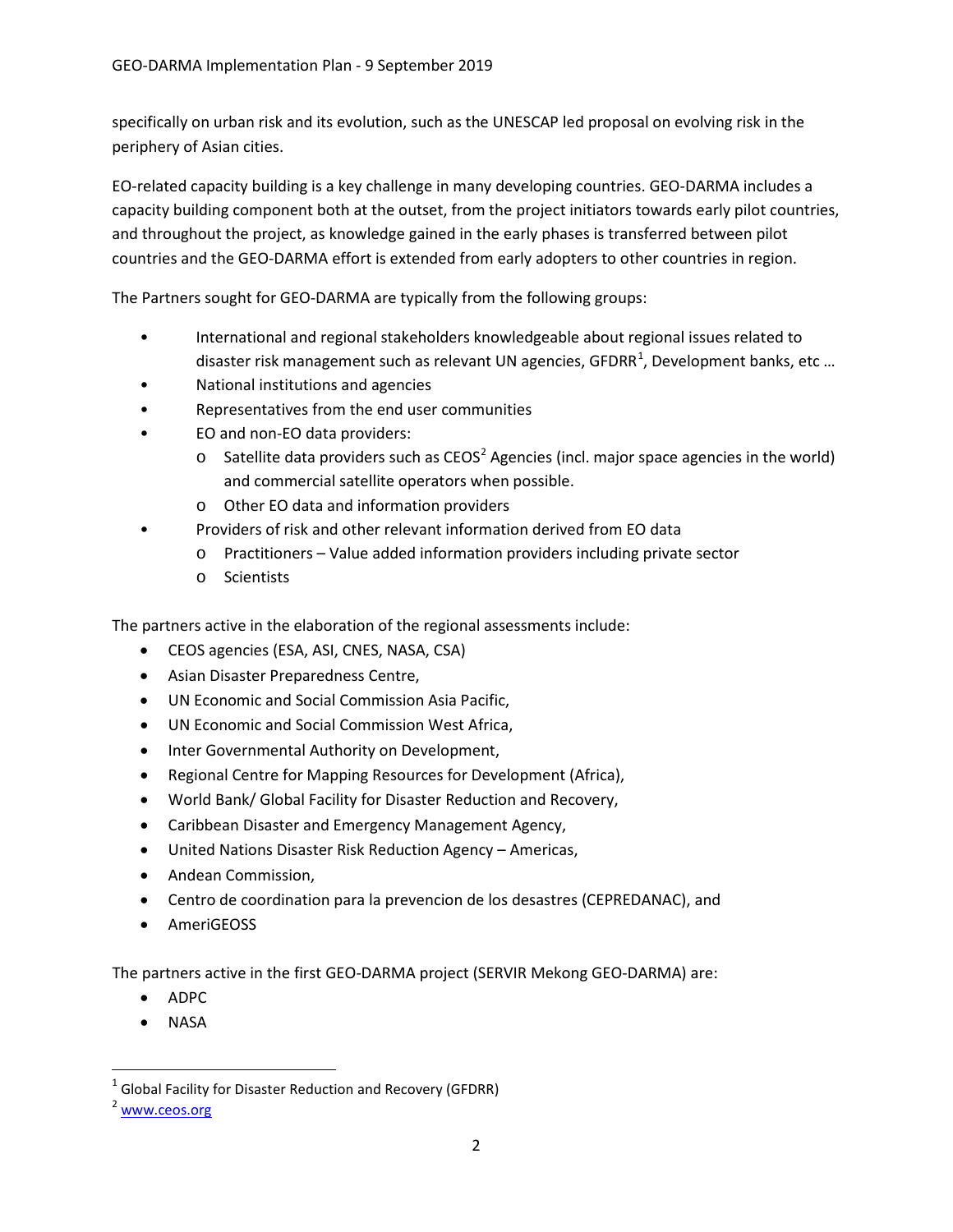- USAID
- Government of Myanmar
- University of Singapore
- Deltares

GEO-DARMA is implemented progressively. Firstly, within each region, a regional assessment is conducted to identify the regional DRR priorities. Then projects are proposed in line with those priorities. At this time, there is one project approved and being implemented in Asia (SERVIR Mekong GEO-DARMA), two projects being developed in Asia and one project under development in Africa.

Three phases are foreseen for projects:

| 1 | <b>PHASE</b><br>Concept phase | <b>DURATION</b><br>This phase is now completed.                                                                                                                                                                                                                                         |
|---|-------------------------------|-----------------------------------------------------------------------------------------------------------------------------------------------------------------------------------------------------------------------------------------------------------------------------------------|
|   |                               |                                                                                                                                                                                                                                                                                         |
| 2 | Prototyping phase             | Start at approval of regional assessments (concept phase<br>completion), end at KO+36 months at the latest.<br>Prototyping will start at different time depending on the<br>project. Prototyping is different for each project.                                                         |
|   |                               | GD1-SERVIR Mekong GEO-DARMA:                                                                                                                                                                                                                                                            |
|   |                               | Integration of new data sets and testing of improved<br>forecasting and reporting - Q2 2020;                                                                                                                                                                                            |
|   |                               | Mid-term reporting and decision on next steps - Q4 2020                                                                                                                                                                                                                                 |
|   |                               | GD2 (under definition - Asian SDG Monitoring - planned<br>start for Q 3 or 4 2020); GD3 (under definition - Kiribati<br>and South Pacific coastal change - planned start for Q 3 or<br>4 2020); GD 4 (under definition - PRIDE Africa - planned<br>start TBD (no funding at this time)) |
|   |                               | Further projects are expected to come forward in late<br>2019/early 2020                                                                                                                                                                                                                |
| 3 | <b>Operational phase</b>      | On a case by case, might start for a given project at KO+36<br>months depending on the funding and opportunity to<br>transition the activities from a prototype to an operational<br>system.                                                                                            |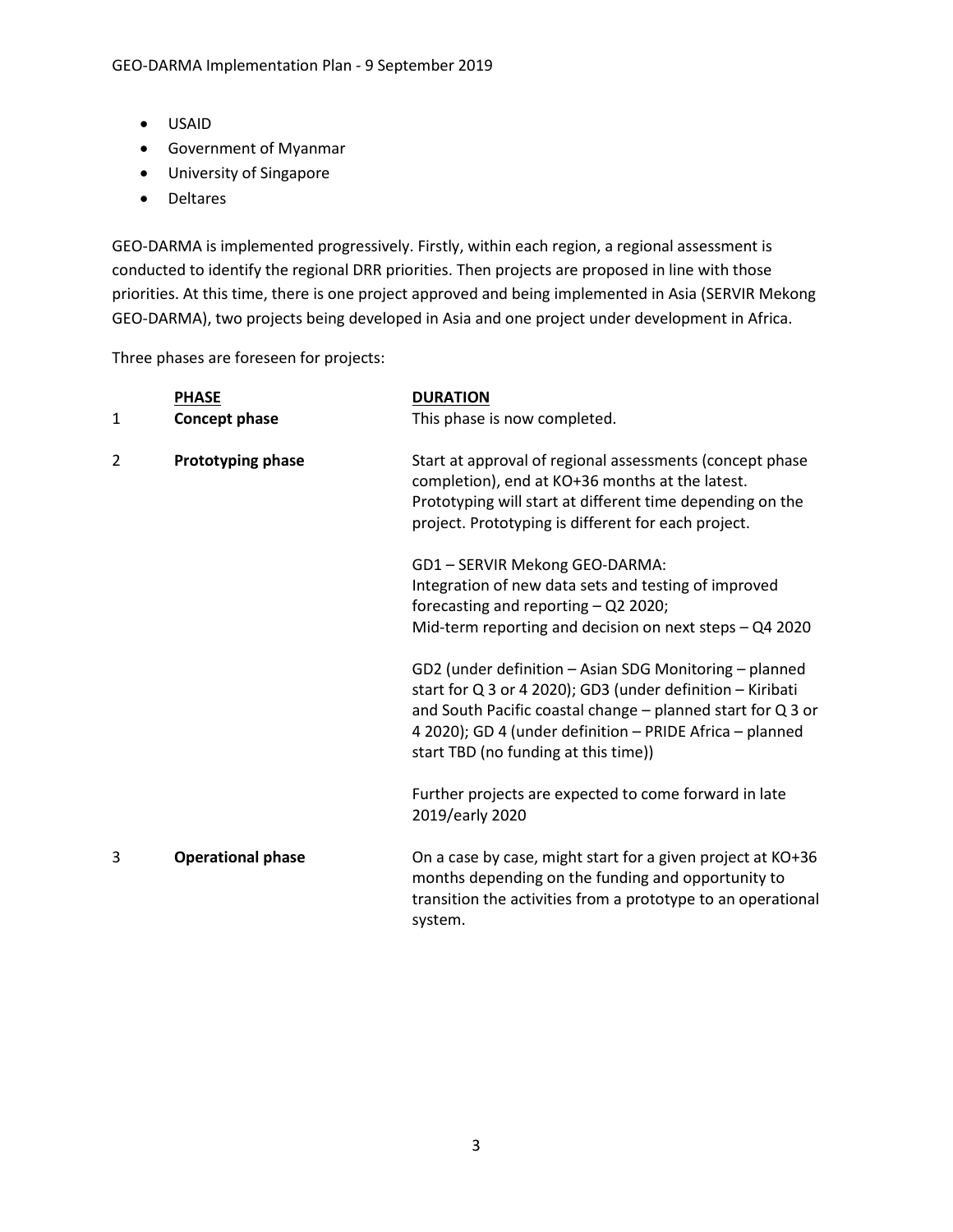# **2 Introduction**

Impacts of disaster events on economic and human lives are increasing every year due to growing urbanization and an increase in the number and severity of weather-extreme events; by 2050, the number of people exposed to storms and earthquakes in large cities could double and by 2100, damages from weather-related hazards may triple. Nine of the ten fastest growing urban mega-cities in the world are in Asia, and most of these are in vulnerable coastal areas.<sup>[3](#page-3-0)</sup>

Until recently, stakeholders involved in disaster risk management (DRM), including space agencies, have focused their efforts mainly on the response phase, immediately after the crisis. The International Charter Space and Major Disasters is one of the most successful initiatives resulting from the coordination among space agencies but it is restricted to the response phase. A recent study from the National Institute of Building Sciences in the US indicates that for every \$1 invested in disaster mitigation, \$6 are saved in disaster response<sup>[4](#page-3-1)</sup>.

Progress in every aspect of Disaster Risk Reduction (DRR) requires strong international collaboration given limited capacities and resources. No single group or organisation can address every aspect of DRR. Disasters are complex problems demanding a collective response. GEO-DARMA<sup>[5](#page-3-2)</sup> aims at supporting the practical implementation of some critical elements of the *Sendai Framework for Disaster Risk Reduction 2015-2030* adopted at the 3rd United Nations World Conference on Disaster Risk Reduction (WCDRR, Sendai, Japan, 14-18 March 2015). The specific elements of the Framework to be addressed are decided in the regional assessments, and are addressed at a high level in section 3 below. While many initiatives are going forward with this objective, GEO-DARMA is an open initiative, meaning that any interested group is free to join and contribute. GEO-DARMA aims to group the broadest possible partnership to implement operational use of EO products for risk reduction according to user defined priorities.

Several studies and R&D activities demonstrate that Earth observations (EO) could play an increasingly important role in making societies more resilient to natural hazards and more adaptive to climate change, and could contribute significantly to DRR. Today, EO data is largely unexploited except during the response phase. Large-scale use of EO data for DRM, particularly from satellites, is hindered by a lack of user awareness of possible applications and the complexity of both acquiring data from a wide

#### <span id="page-3-2"></span><sup>5</sup> **DARMA = Data Access for Risk Management.**

<span id="page-3-0"></span> <sup>3</sup> *Demographia World Urban Areas (2013):* http://demographia.com/db-worldua.pdf

<span id="page-3-1"></span><sup>4</sup> [https://www.pewtrusts.org/en/research-and-analysis/articles/2018/01/11/every-\\$1-invested-in-disaster](https://www.pewtrusts.org/en/research-and-analysis/articles/2018/01/11/every-$1-invested-in-disaster-mitigation-saves-$6)[mitigation-saves-\\$6](https://www.pewtrusts.org/en/research-and-analysis/articles/2018/01/11/every-$1-invested-in-disaster-mitigation-saves-$6)

The Japanese **Daruma** or **Darma**, a traditional handmade Japanese wishing doll (referred to as a "GOAL DOLL") that keeps people focused on achieving their goals.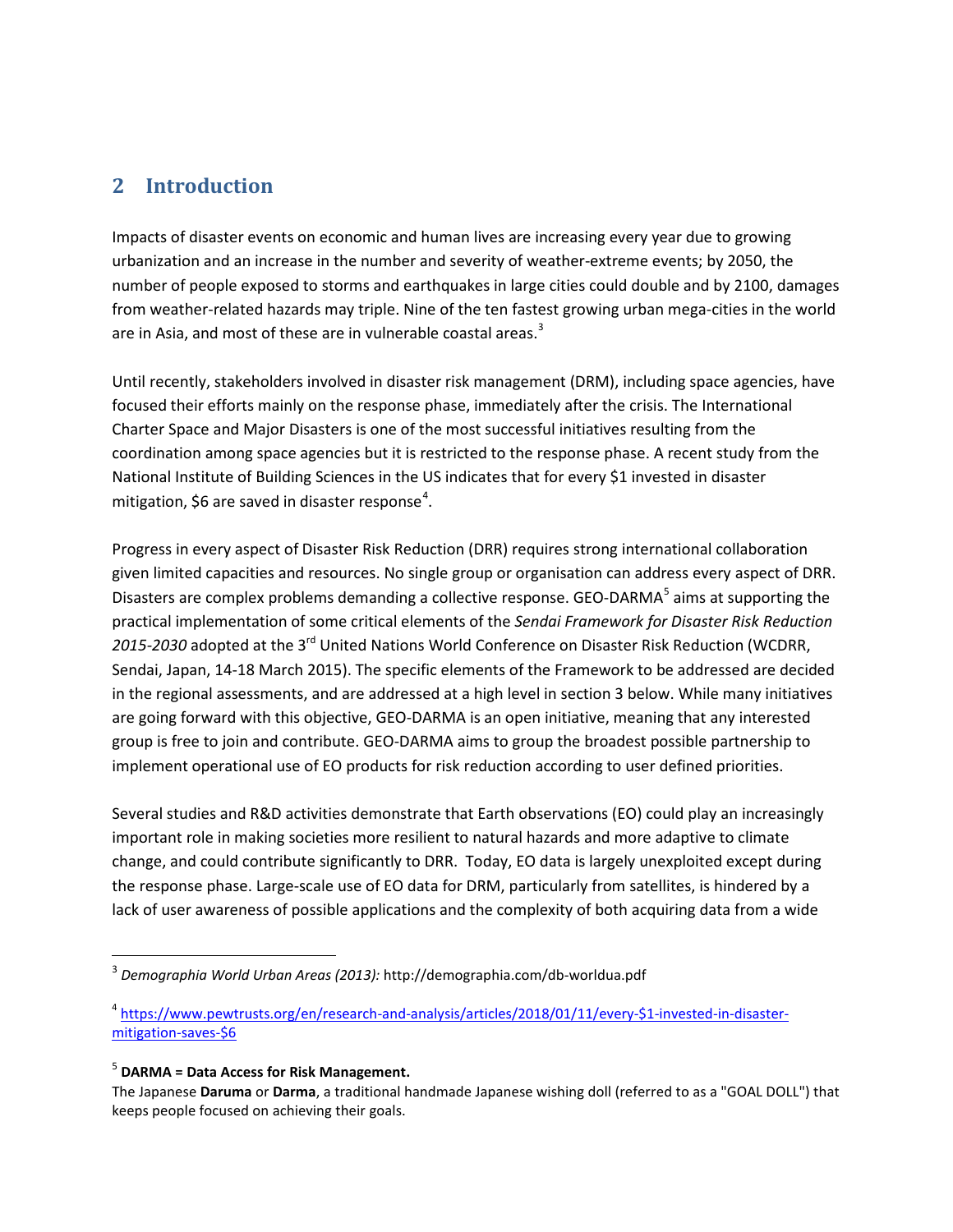range of providers and delivering ready-to-use risk information products to the end user. For this reason, GEO-DARMA seeks in particular to find projects that address the full cycle of disasters, from mitigation through to recovery.

Ensuring high-quality risk-related information to support national and local decision makers requires the combined use of multiple sources and tools, including satellite, airborne and in-situ EO measurements; socio-economic data; computer models; and higher order information products derived from EO data. Synergistic use is possible only through international cooperation efforts. The GEO-DARMA initiative will bring together relevant stakeholders from governments, intergovernmental organizations, the UN system and civil society. For its success, GEO-DARMA requires strong involvement of the end user community with identified needs and vetted for local application by relevant regional institutions (see section 4, "User engagement"). In order to address this, user groups are requested to participate actively in the formulation of GEO-DARMA project proposals, and outputs are considered from a decision-making point of view.

The broad goal is to define and implement end-to-end solutions that respond to the real needs of the user community. A balance must be achieved between, on the one hand, focus on technical capabilities and new data products or data services, and on the other, meeting pressing and urgent and currently unaddressed needs. Space EO technology presents new opportunities in this area of work; the challenge is matching such capabilities to those end users most urgently in need. GEO-DARMA will facilitate the sustained provision of accurate EO-based risk information products and services to national and local decision-makers in political and socio-economic sectors, to implement disaster risk reduction and resilience measures, during all disaster risk management phases, whenever those products and services require satellite EO combined with other sources of data (in-situ ground observations, socio-economic, model outputs). At this time, only one GEO-DARMA project has been approved for implementation: SERVIR Mekong GEO-DARMA. This project is in fact focussed on improving access to flood related information for decision making in Myanmar. As new GEO-DARMA projects go forward in 2020, a full list of milestones relating to decision-making outputs will be include in the updated Implementation Plan. The ultimate goal is to establish an inclusive, comprehensive process to address local DRR requirements by using EO technologies efficiently. Long-term outcomes of GEO-DARMA are to foster the use of EO data and EO-based risk information by end-users (e.g. Civil protection agencies, and other agencies and ministries at the national level) and to increase awareness within Donor agencies of the promise of space solutions.

As a first step, GEO-DARMA seeks independent identification of disaster risk management priorities at regional level (e.g. most prevalent hazards and most severe impact; hurdles in implementing effective DRR and resilience measures in the region,…) by authoritative Regional Institutions, in line with the priorities from the "Sendai Framework for Disaster Risk Reduction 2015-2030. There is no limitation on the types of hazards and of DRM-relevant issues that will be addressed in GEO-DARMA. This results in the production of regional assessments. The first two regional assessments were completed in Asia and Africa in 2018. The final regional assessment was conducted in Latin America and the Caribbean in 2019 and is expected to be approved in late 2019.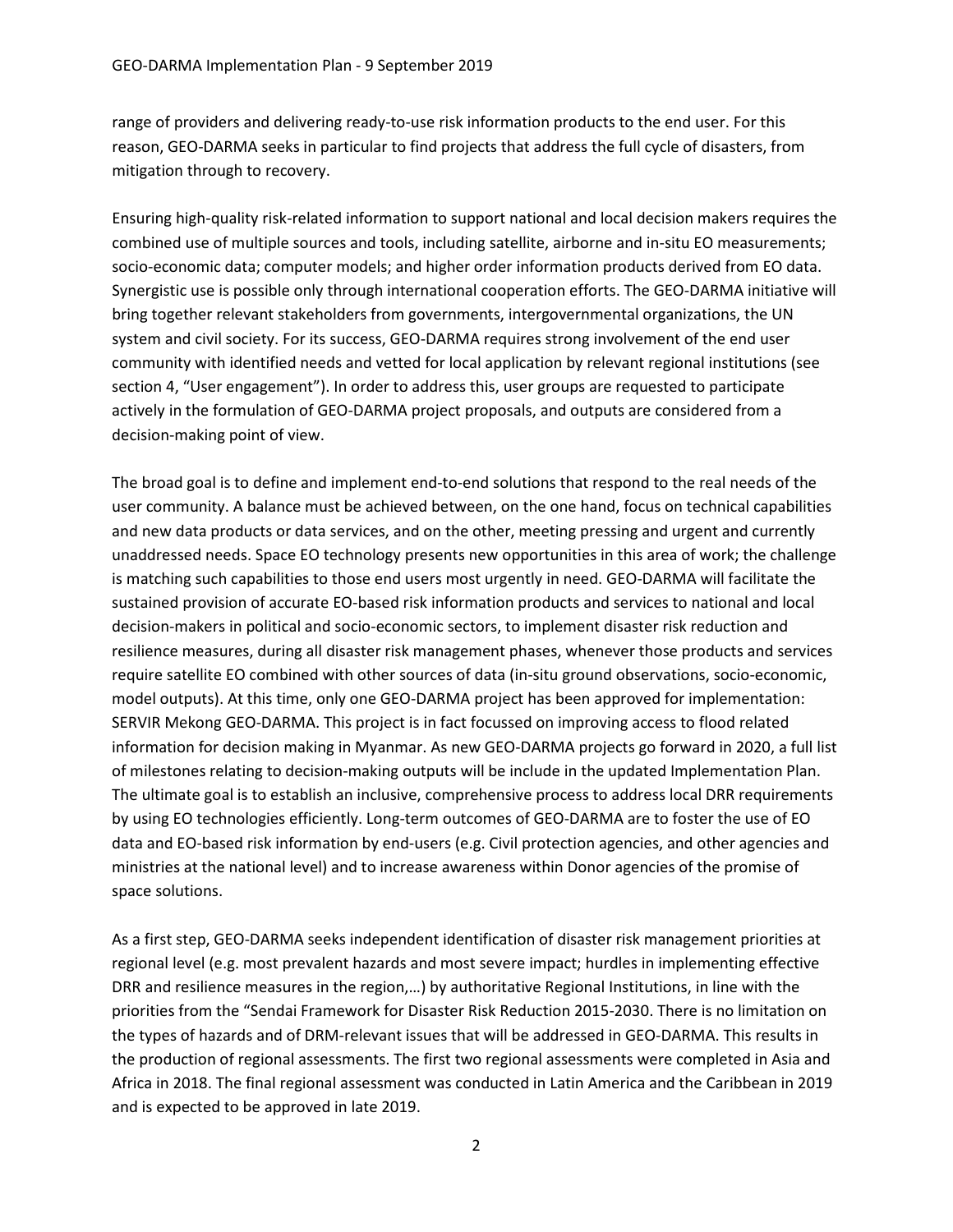Following the compilation of the regional assessment, projects are set up to implement solutions to issues raised by the Regional Institutions; these projects include the provision of observational data.

### **3 Need for action**

GEO-DARMA aims at addressing priorities of the *Sendai Framework for Disaster Risk Reduction 2015- 2030* that are relevant for satellite EO but not limited to satellite data only. The series of projects to be defined might include use of other EO sources (airborne, in-situ, socio-economic, model outputs, ...), in association with partner providers. With an expected increase in human and economic losses in the coming decades, traditional tools and methods used by the disaster risk management community might not be sufficient and will have to be complemented by other means.

It is clear from the challenges in addressing the Sendai Framework for Action that a comprehensive, objective means of informing risk reduction is required at an international level. EO has the potential to provide such information.

In particular, GEO-DAMA aims to address priority 1 – understanding risk; and priority 2 – strengthening disaster risk governance to manage disaster risk. GEO-DARMA aims to improve the information about risk available to decision makers by showcasing how satellite data can improve understanding of the hazards, exposure and vulnerability across multiple hazards in the three geographic regions of focus.

Satellite EO has a compelling role to play in bringing Sendai Framework objectives into reality. However, hurdles to use satellite data are significant. GEO-DARMA responds to a real need to improve access to such data, and other related or corollary data sets, by explaining what is possible, creating linkages to data suppliers, and in some cases making commercial data available free of charge to demonstrate usefulness. Without GEO-DARMA, many projects will proceed without access to satellite data and will achieve lesser results.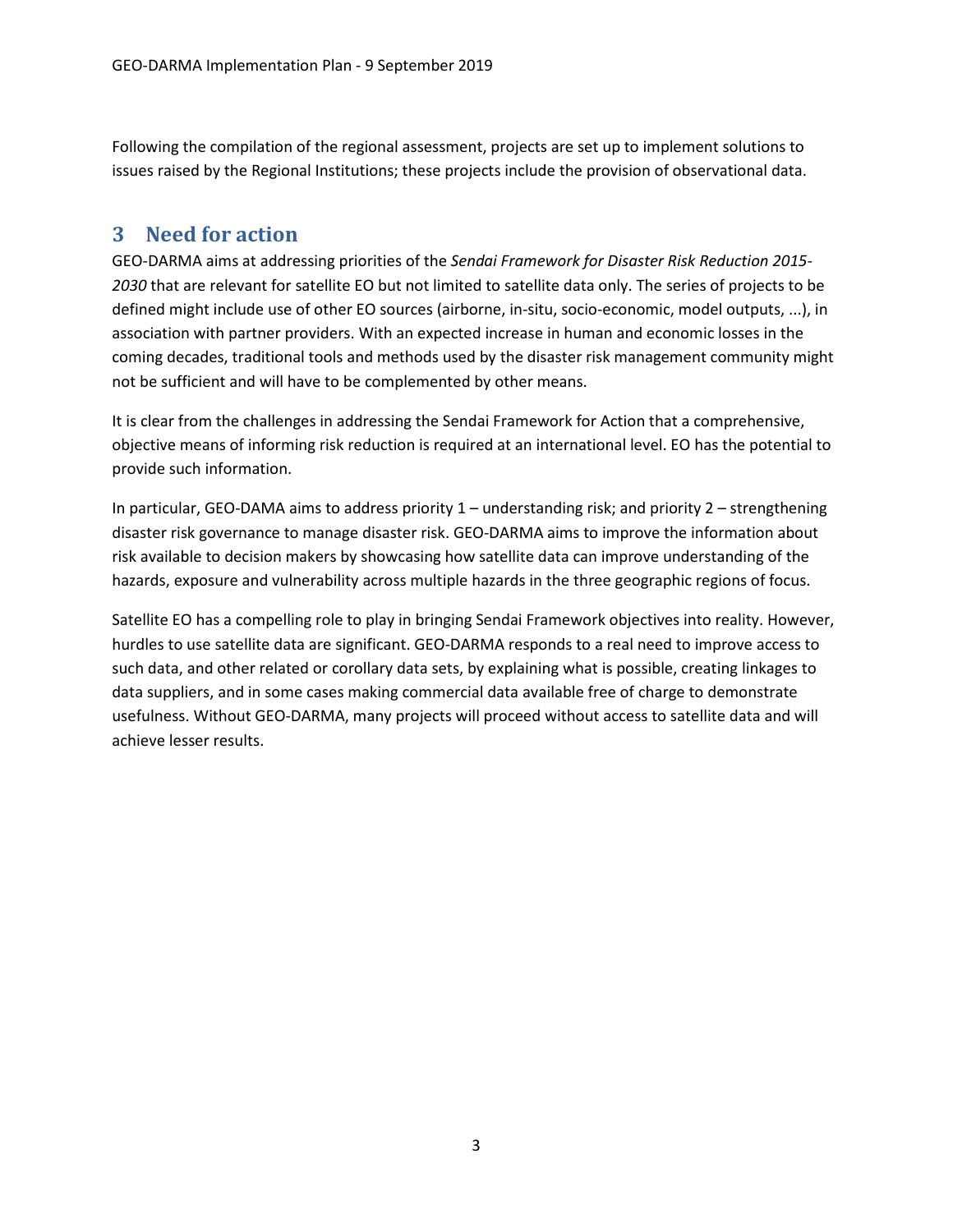# **4 User engagement with GEO-DARMA**

#### **How user communities join the initiative**

EO data providers are seeking input from user communities on priorities in term of disaster risk reduction at the regional and national levels. National needs will be collated and vetted at a regional level by authoritative regional partners who are already working with local and national stakeholders on risk reduction initiatives. These institutions have well established relationships with end users (e.g. national civil protection, national and local decision makers, national resource management agencies, ...).

#### **How the activity would benefit stakeholders (in particular developing countries)**

The development and subsequent improvement of prototype solutions for a smaller set of initial target countries will also benefit to the neighbouring countries with marginal additional efforts through capacity building activities. EO-related capacity building is a key challenge in many developing countries. GEO-DARMA includes a capacity building component both at the outset, from the project initiators towards early pilot countries, and throughout the project, as knowledge gained in the early phases is transferred between pilot countries and the GEO-DARMA effort is extended from early adopters to other countries in region.

For SERVIR Mekong GEO-DARMA, the  $1<sup>st</sup>$  approved project, the end user is the government of Myanmar. They will use outputs from the project to take decisions about improved flood management.

#### **How it feeds into decision-making processes**

Currently, risk reduction decisions are often taken without fully understanding the consequences of risk reduction measures. This is principally due to challenges in understanding risk at national, regional and local levels. GEO-DARMA aims to increase the availability and accuracy of risk related information to allow decision makers to simulate the impact of risk reduction measures and make informed decisions about risk reduction investment. In the long term, national and local users will benefit from a more accurate risk-information in complement to their other tools, helping to take appropriate DRR and resilience measures.

# **5 Previous development and results**

The initiative will leverage on-going projects and initiatives as much as possible through improved coordination. For instance, relevant outcomes and experience from the CEOS Flood, Volcano and Seismic Hazard Pilots and the Recovery Observatory will be included and improved on; GEO-DARMA may become a mechanism to ensure successful elements of early pilots find a path towards sustainability. In each region, the GEO-DARMA team will examine past experience and identify elements that can be built on.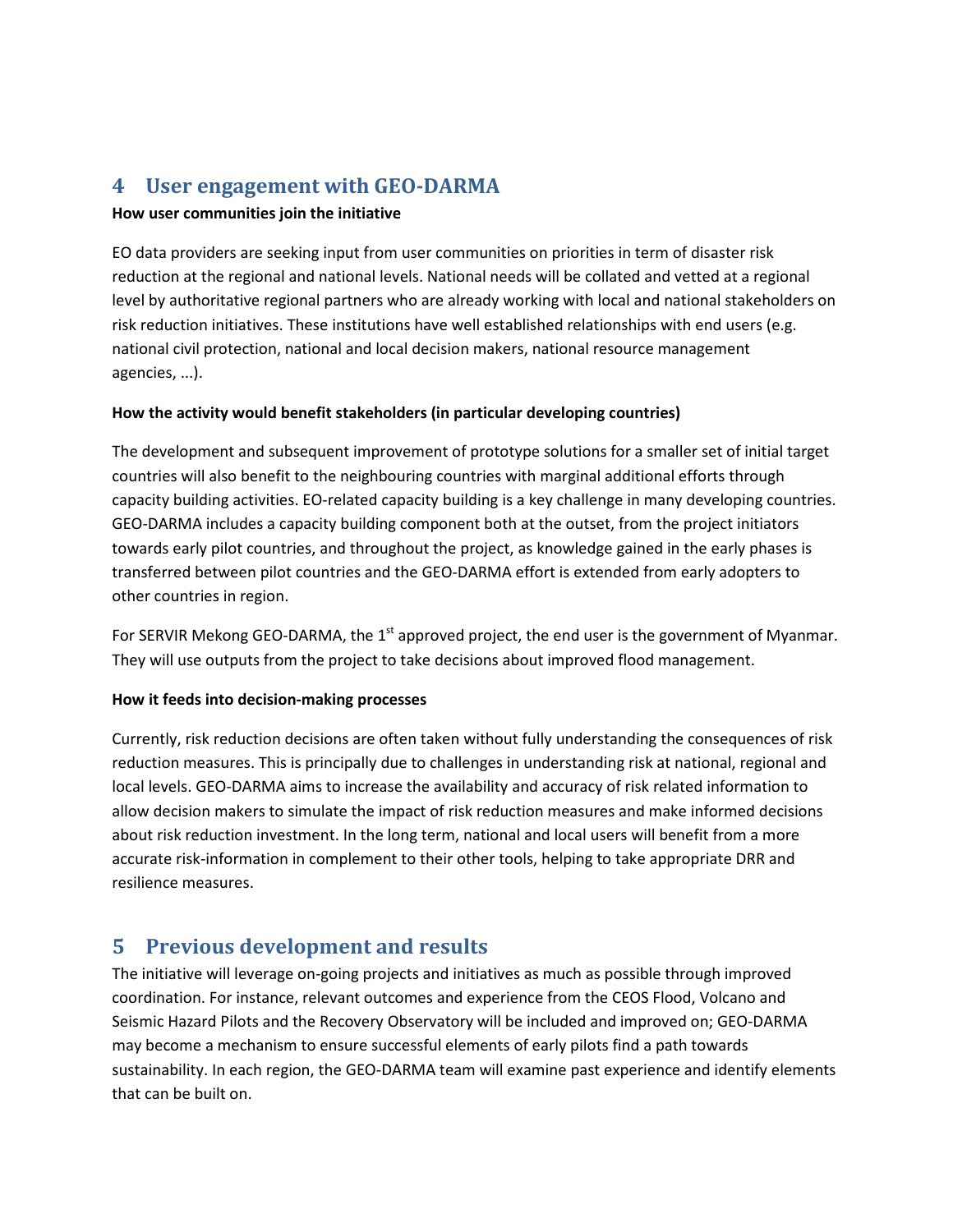While this section aims to focus on achievements from the previous work plan period, the period covers the development of the concept phase for GEO-DARMA; while the regional assessments have been completed, it is not yet possible to showcase "project results" as the first project is only just beginning.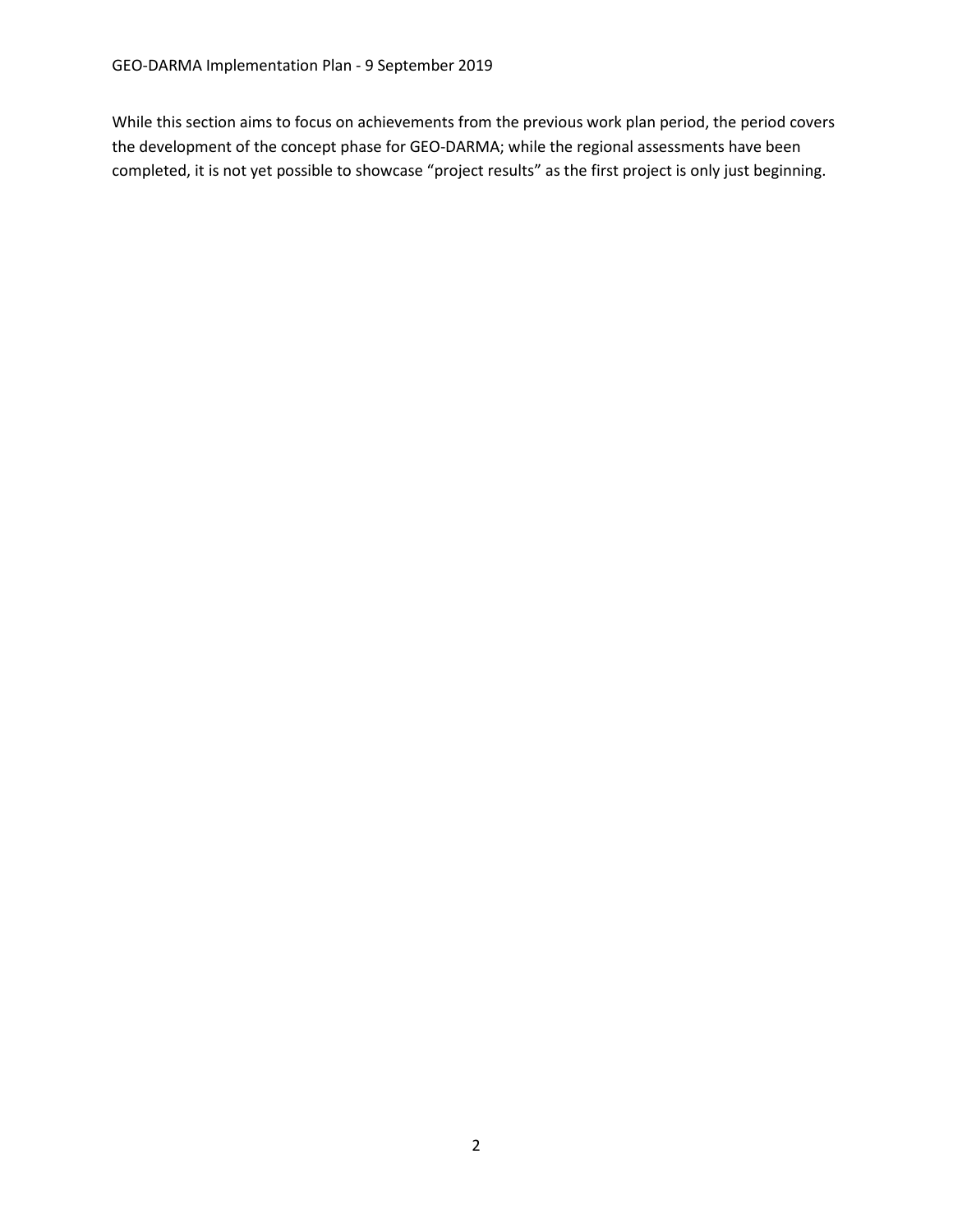### **6 Partners**

GEO-DARMA implementation requires the active support of major stakeholders in the field of DRM at global, regional and national level in order to implement a series of pilot projects.

The partnership will be constructed progressively according to the implementation needs and phases.

The Partners sought for GEO-DARMA are typically from the following groups:

- International and regional stakeholders knowledgeable about regional issues related to disaster risk management such as relevant UN agencies, GFDRR<sup>[6](#page-8-0)</sup>, Development banks, etc ...
- National institutions and agencies
- Representatives from the end user communities
- EO and non-EO data providers:
	- $\circ$  Satellite data providers such as CEOS<sup>[7](#page-8-1)</sup> Agencies (incl. major space agencies in the world) and commercial satellite operators when possible.
	- o Other EO data and information providers
- Providers of risk and other relevant information derived from EO data
	- o Practitioners Value added information providers including private sector
	- o Scientists

The partners active in the elaboration of the regional assessments include:

- CEOS agencies (ESA, ASI, CNES, NASA, CSA)
- Asian Disaster Preparedness Centre,
- UN Economic and Social Commission Asia Pacific,
- UN Economic and Social Commission West Africa,
- Inter Governmental Authority on Development,
- Regional Centre for Mapping Resources for Development (Africa),
- World Bank/ Global Facility for Disaster Reduction and Recovery,
- Caribbean Disaster and Emergency Management Agency,
- United Nations Disaster Risk Reduction Agency Americas,
- Andean Commission,
- Centro de coordination para la prevencion de los desastres (CEPREDANAC), and
- AmeriGEOSS

The partners active in the first GEO-DARMA project (SERVIR Mekong GEO-DARMA) are:

- ADPC
- NASA

<span id="page-8-0"></span> $6$  Global Facility for Disaster Reduction and Recovery (GFDRR)

<span id="page-8-1"></span><sup>7</sup> [www.ceos.org](http://www.ceos.org/)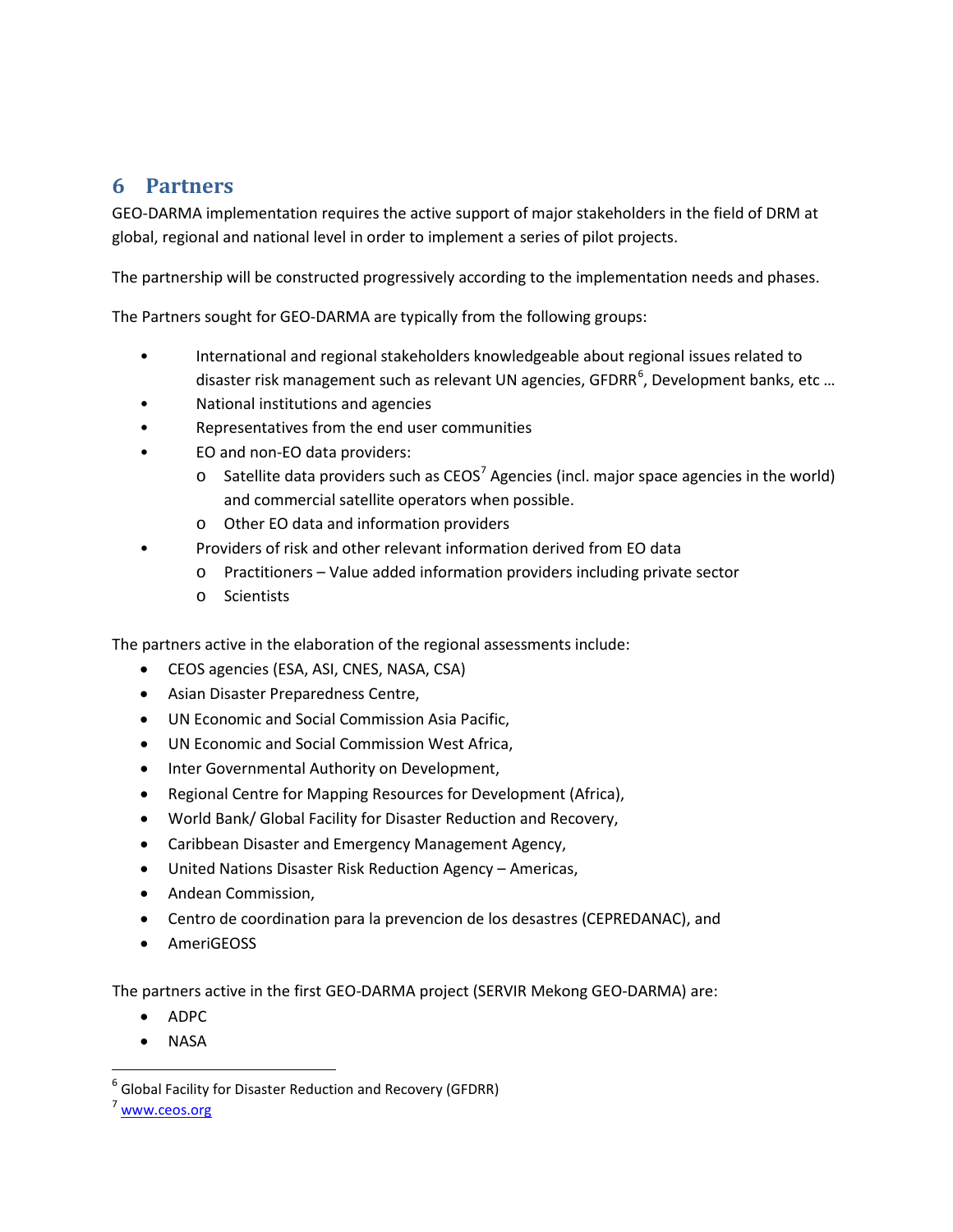- USAID
- Government of Myanmar
- University of Singapore
- Deltares

#### **Respecting the voluntary nature of GEO, the Partners' engagement in GEO-DARMA is based on voluntary contributions and the Partners' participation will be legally non-binding.**

The activities to be undertaken by the various categories of Partners during each phase, are described in section 7.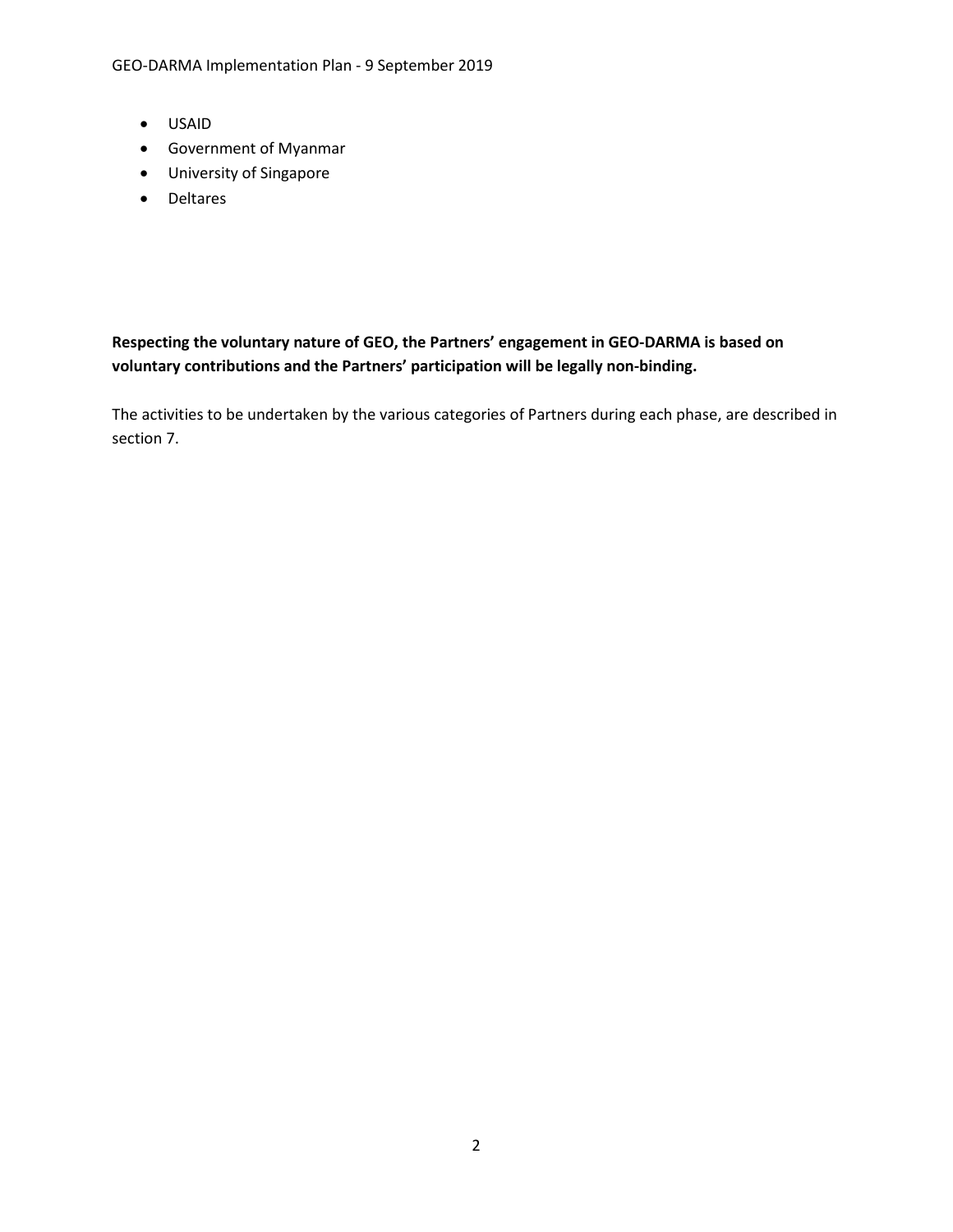# **7 Activities description**

#### **7.1 Task definition and overall logic and phasing**

In order to coordinate their actions, the partners identify and assess the critical needs of the participating disaster management communities and establish priorities. The identification of user needs takes place at a local level, but establishing priorities requires the active involvement of regional entities and organizations with a stake in DRR and/or in EO and remote sensing, as encouraged by the Sendai Framework. Given the limited resources available, GEO-DARMA has begun by selecting a few priority themes, building on strong elements from existing initiatives and choosing those elements most likely to be scalable at a regional and global level. Once the usefulness of the implemented prototypes has been demonstrated in a few countries, the extension to neighbouring areas could be envisaged whenever applicable. This process is expected to take several years. It should be recognized that GEO-DARMA has no dedicated funds and relies solely on in-kind contributions from participating agencies seeking synergy for their existing or new projects.

Given that a growing number of countries are expected to be involved in the use of EO in the coming years, GEO-DARMA adopts an incremental approach with three main stages, which are described below. After these three phases the project is either continued by the project partners on an operational basis or not continued due to lack of impact or lack of resources. A **Concept phase** and a subsequent **Prototyping phase** are first developed to focus on strengthening the initiative and its capacity to address the critical needs of national and regional users. The partnership will be built progressively. One of the major tasks during the early Concept phase will be to select projects and related user needs to be implemented as a priority. Then the initiative will focus on the implementation of prototype solutions to provide specific risk information products and services and capacity building elements through the active cooperation of partners. A limited number of early adopter countries from different regions may serve as National Demonstrators. These demonstration initiatives will serve to develop and test approaches and methodologies and may involve some or all of the partners and attract additional regional and local partners. Proposed activities and related timeframe towards the development of a GEO global initiative on the use of EO for DRR are presented below.

The Prototyping phase will be limited in time. Before the end of the Prototyping phase, each project will be assessed according to a list of criteria (to be defined later) to determine whether the project should stop or on the contrary, transition to the **Operational Phase**. The explicit and strong request from the user community to ensure in the long run, the sustained provision of risk-information and risk-related services demonstrated for a given project during the Prototyping phase, would be a necessary condition to transition to operations. The availability of sustained funding is another necessary condition. During the proto-typing phase, project partners are responsible for identifying possible funding partners for the long-term.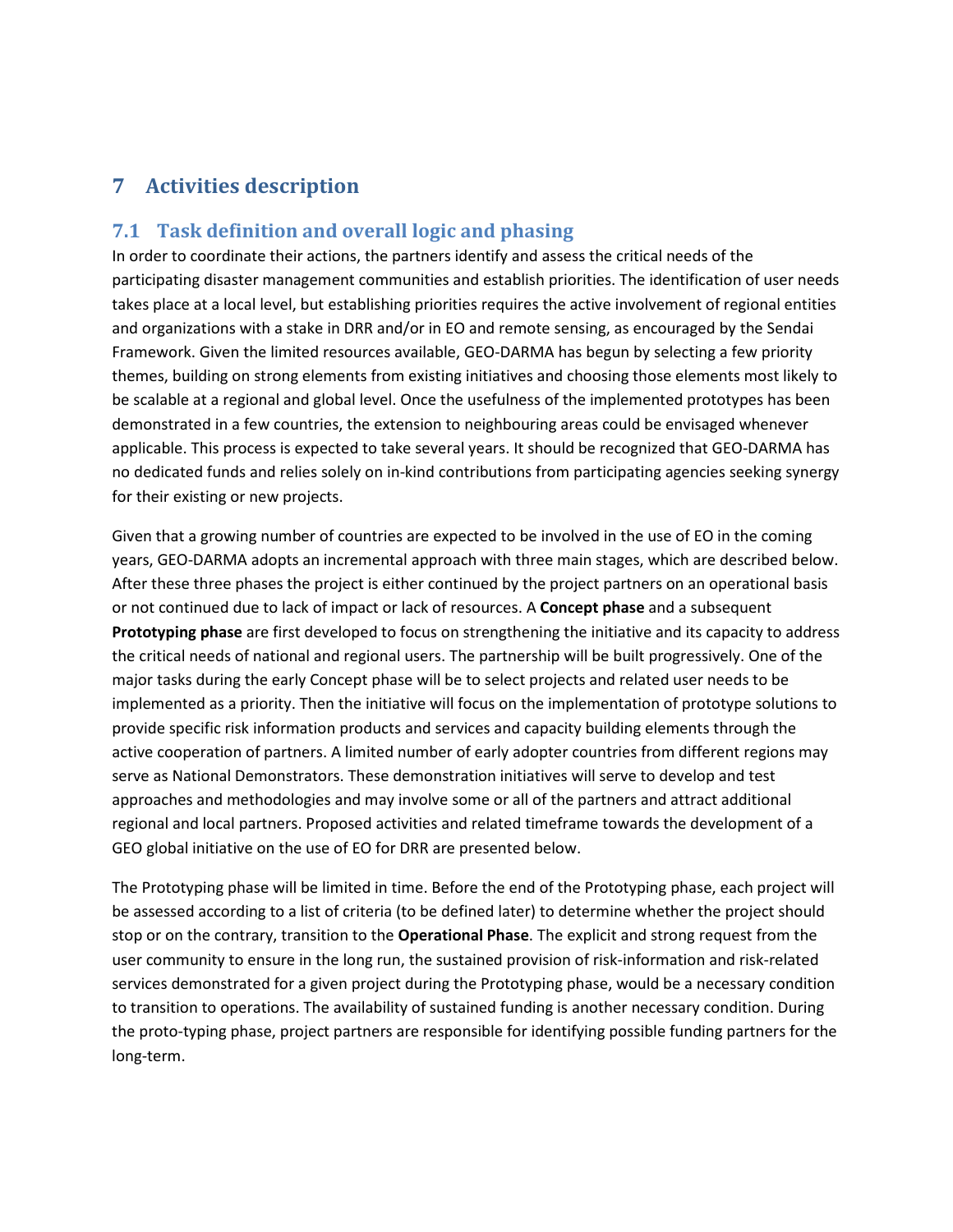# **7.2 Tasks description (for each of them: description, planning, partners responsibilities, resources)**

| <b>PHASE</b> | <b>PARTNER CATEGORY</b> | <b>TASK DESCRIPTION</b>                                                   |
|--------------|-------------------------|---------------------------------------------------------------------------|
| Concept      | International and       | Consolidate GEO-DARMA proposal together with other<br>$\bullet$           |
| phase        | regional stakeholders   | GEO-DARMA initial partners. Includes the identification                   |
|              |                         | of the regions considered in GEO-DARMA; will depend on                    |
| (Now         |                         | the availability of International and regional stakeholders               |
| completed)   |                         | for each region foreseen.                                                 |
|              |                         | Compile on national user needs in collaboration with<br>$\bullet$         |
|              |                         | national and regional actors                                              |
|              |                         | Identify hazards in each selected region.<br>$\bullet$                    |
|              |                         | Identify most critical DRR measures to be implemented<br>$\bullet$        |
|              |                         | at regional level, and that could benefit from EO data and                |
|              |                         | EO-based risk information.                                                |
|              |                         | Identify hurdles in the establishment of high priority DRR<br>$\bullet$   |
|              |                         | and resilience measures                                                   |
|              |                         | Identify countries in the region that would be willing to<br>$\bullet$    |
|              |                         | participate in the initial definition implementation of                   |
|              |                         | solutions in the GEO-DARMA framework.                                     |
|              |                         | Discuss implementation with National institutions and<br>$\bullet$        |
|              |                         | agencies and with Representative of end user                              |
|              |                         | communities.                                                              |
|              |                         | Establish a prioritized list of recommendations to the                    |
|              |                         | GEO-DARMA partners that combine the identified                            |
|              |                         | hazards, most critical DRR measures, hurdles in DRR and                   |
|              |                         | initial countries                                                         |
|              |                         | Select together with all other Partners of the activities to<br>$\bullet$ |
|              |                         | be started in the next Prototyping phase, in the form of                  |
|              |                         | pilot projects.                                                           |
|              |                         |                                                                           |
|              |                         |                                                                           |
|              | National institutions   | Cooperate with International and regional stakeholders                    |
|              | and agencies            | whenever needed                                                           |
|              |                         | Confirm willingness to participate in the definition and<br>$\bullet$     |
|              |                         | implementation of pilot projects during the next                          |
|              |                         | Prototyping phase.                                                        |
|              |                         |                                                                           |
|              | Representative of end   | Cooperate with International and regional stakeholders<br>$\bullet$       |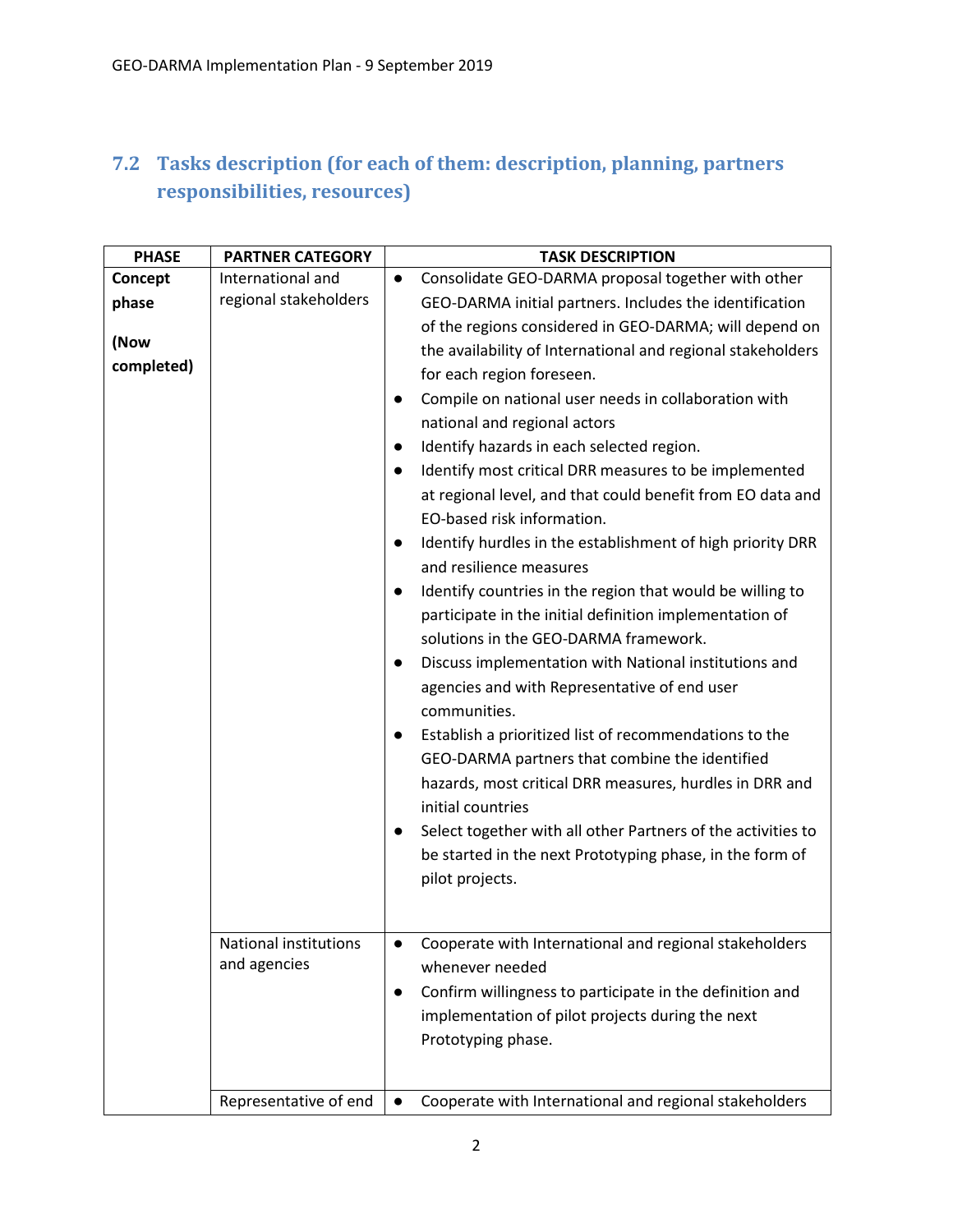|                                     | user communities.<br>EO & non-EO data<br>Providers and risk<br>information Providers | whenever needed<br>Confirm willingness to participate in the definition and<br>$\bullet$<br>implementation of pilot projects during the next<br>Prototyping phase.<br>Consolidate GEO-DARMA proposal together with users<br>$\bullet$<br>and other GEO-DARMA initial partners.<br>Assess recommendations from International and regional<br>$\bullet$<br>stakeholders<br>Select together with all other Partners of the activities to<br>$\bullet$<br>be started in the next Prototyping phase, in the form of<br>pilot projects.<br>Articulate end user commitment for implementation<br>$\bullet$                                                                                                                                                                                                                                                                                                                                                                                                                                                                                                                                                                                                                                                                                            |
|-------------------------------------|--------------------------------------------------------------------------------------|------------------------------------------------------------------------------------------------------------------------------------------------------------------------------------------------------------------------------------------------------------------------------------------------------------------------------------------------------------------------------------------------------------------------------------------------------------------------------------------------------------------------------------------------------------------------------------------------------------------------------------------------------------------------------------------------------------------------------------------------------------------------------------------------------------------------------------------------------------------------------------------------------------------------------------------------------------------------------------------------------------------------------------------------------------------------------------------------------------------------------------------------------------------------------------------------------------------------------------------------------------------------------------------------|
| Prototyping<br>phase (on-<br>going) | International and<br>regional stakeholders<br><b>National institutions</b>           | Ensure interface between national authorities, projects<br>$\bullet$<br>implementers (e.g. EO & non-EO data Providers and risk<br>information Providers, National institutions and<br>agencies) and the user communities<br>Define with all other Partners of the series of pilot<br>$\bullet$<br>projects to be implemented in the voluntary countries<br>within each region<br>Within each region / country, support the<br>$\bullet$<br>implementation of the pilot project(s) to be implemented<br>in the country<br>Continuously assess the pilot projects being<br>$\bullet$<br>implemented. In case of satisfactory pilot projects,<br>propose to the Partners the next countries that could<br>benefit of the geographical and gradual extension of the<br>pilot projects from the initial countries in the region to<br>the neighbouring countries.<br>For the successful pilot projects, assess the resources at<br>$\bullet$<br>regional level necessary to transition from prototype to<br>operations; and work with potential financial and donor<br>institutions to define the sources of funds to support<br>both the transition and the sustained operations in<br>several countries in the same region.<br>Within each country, together with all other relevant<br>$\bullet$ |
|                                     | and agencies                                                                         | Partners, define the pilot project(s) to be implemented in                                                                                                                                                                                                                                                                                                                                                                                                                                                                                                                                                                                                                                                                                                                                                                                                                                                                                                                                                                                                                                                                                                                                                                                                                                     |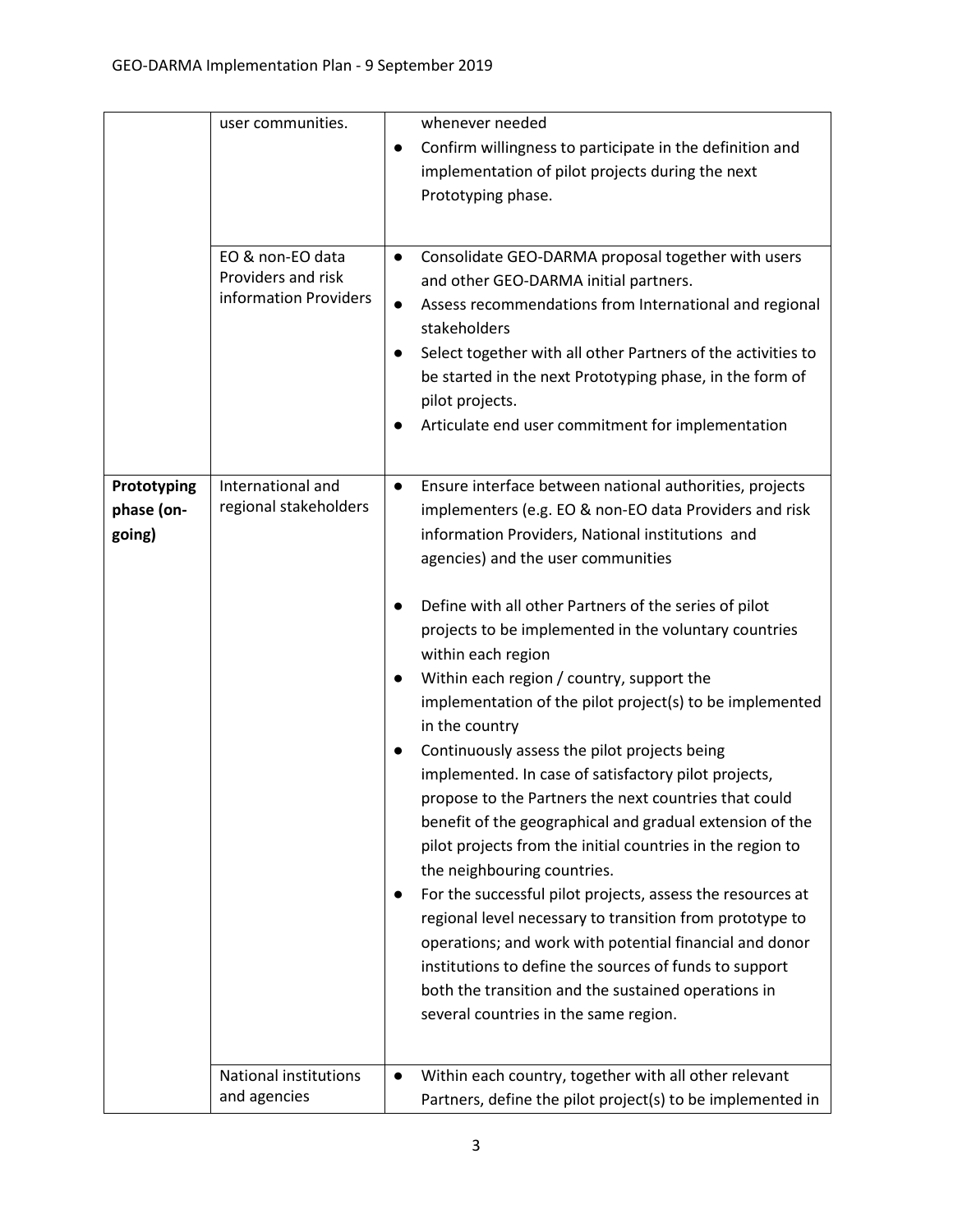|                                                                   | the country.<br>Within each country, support the implementation of the<br>pilot project(s) to be implemented in the country.<br>Continuously assess of the pilot projects being<br>$\bullet$<br>implemented<br>For the successful pilot projects, assess the national<br>resources necessary to transition from prototype to<br>operations                                                                                                                                                                                                                                     |
|-------------------------------------------------------------------|--------------------------------------------------------------------------------------------------------------------------------------------------------------------------------------------------------------------------------------------------------------------------------------------------------------------------------------------------------------------------------------------------------------------------------------------------------------------------------------------------------------------------------------------------------------------------------|
| Representative of end<br>user communities                         | Within each country, together with all other relevant<br>$\bullet$<br>Partners, define the pilot project(s) to be implemented in<br>the country in particular by providing detailed user<br>needs.<br>Within each country, support the implementation of the<br>pilot project(s) in particular by a continuous assessment<br>of the pilot projects implementation.<br>For the successful pilot projects (i.e. projects of great<br>importance for the national and local end user<br>community), assess the resources necessary to transition<br>from prototype to operations. |
| EO and non-EO data<br>Providers and risk<br>information Providers | Define with all other Partners of the series of pilot<br>$\bullet$<br>projects to be implemented in the voluntary countries<br>within each region<br>Within each region / country, support the<br>$\bullet$<br>implementation of the pilot project(s) to be implemented<br>in the country.<br>Continuously assess the pilot projects being implemented<br>For the successful pilot projects, assess the resources<br>necessary to transition from prototype to operations to<br>ensure a sustained provision of EO data, non-data and<br>EO-based risk information.            |

**Note: Operational phase planning to be completed during Concept phase**.

# **8 Planning, milestones and deliverables**

Three phases are foreseen; the following durations are indicative and shall be confirmed at the kick-off (KO):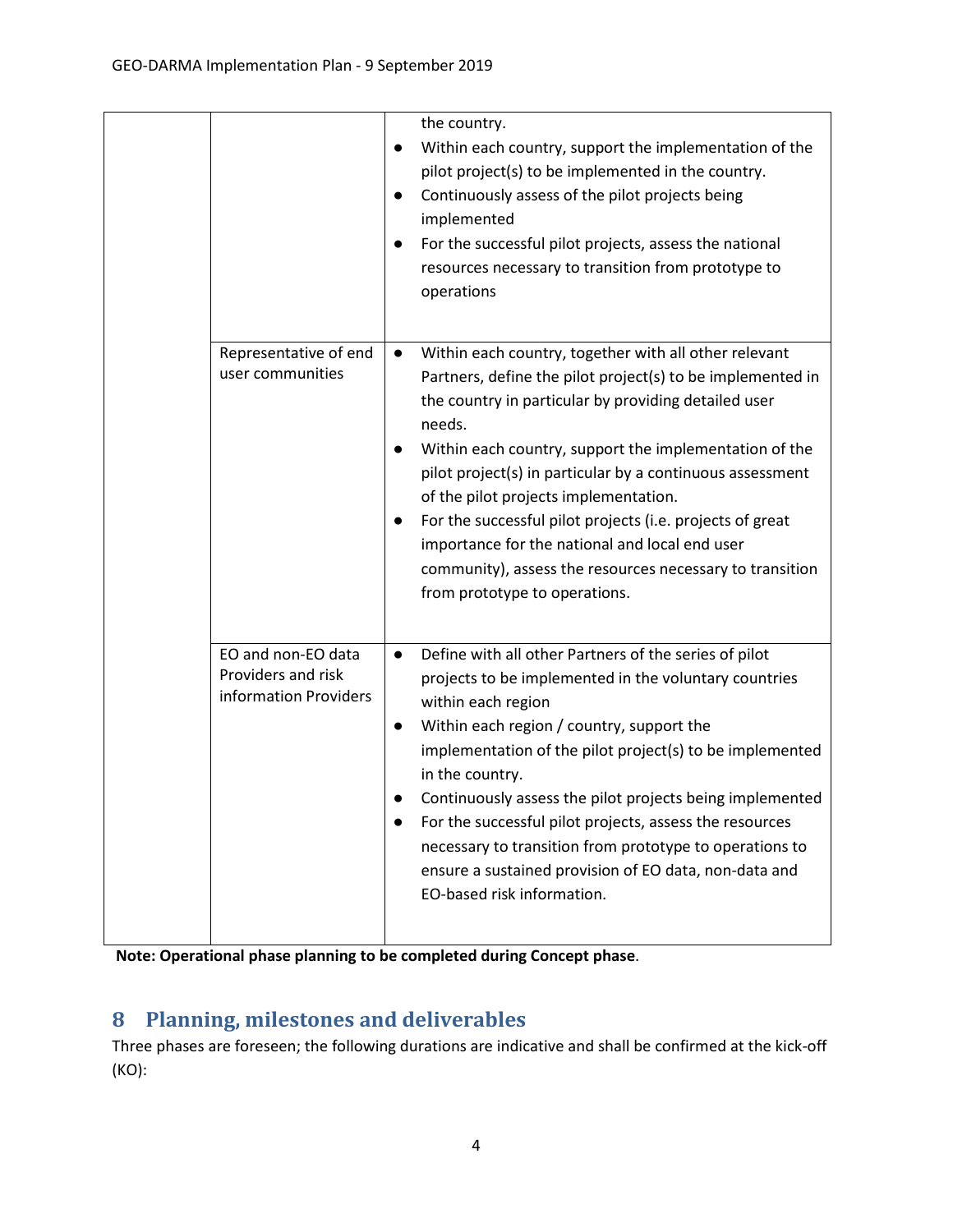|                | <b>PHASE</b>             | <b>DURATION</b>                                                                                                                                                                                                                                                                         |
|----------------|--------------------------|-----------------------------------------------------------------------------------------------------------------------------------------------------------------------------------------------------------------------------------------------------------------------------------------|
| 1              | <b>Concept phase</b>     | The concept phase is now completed. Final changes are                                                                                                                                                                                                                                   |
|                |                          | being made to the last regional assessment.                                                                                                                                                                                                                                             |
| $\overline{2}$ | Prototyping phase        | Start at approval of regional assessments (concept phase<br>completion), end at KO+36 months at the latest.                                                                                                                                                                             |
|                |                          | Prototyping will start at different time depending on the<br>project. Prototyping is different for each project.                                                                                                                                                                        |
|                |                          | GD1-SERVIR Mekong GEO-DARMA:                                                                                                                                                                                                                                                            |
|                |                          | Integration of new data sets and testing of improved<br>forecasting and reporting - Q2 2020;                                                                                                                                                                                            |
|                |                          | Mid-term reporting and decision on next steps - Q4 2020                                                                                                                                                                                                                                 |
|                |                          | GD2 (under definition - Asian SDG Monitoring - planned<br>start for Q 3 or 4 2020); GD3 (under definition - Kiribati<br>and South Pacific coastal change - planned start for Q 3 or<br>4 2020); GD 4 (under definition - PRIDE Africa - planned<br>start TBD (no funding at this time)) |
|                |                          | Further projects are expected to come forward in late<br>2019/early 2020                                                                                                                                                                                                                |
| 3              | <b>Operational phase</b> | On a case-by-case basis, might start for a given project at<br>KO+48 months depending on the funding and opportunity<br>to transition the activities from a prototype to an<br>operational system.                                                                                      |

An overlap of the phases can be envisaged as GEO-DARMA will consist in a series of projects that could be implemented at different paces.

# **9 Data management & policy**

GEO –DARMA will be implemented in the GEO framework and will apply the GEO Data Sharing principles. A large volume of EO instrument data from CEOS agencies is already accessible for free through the Internet. In the case of commercial satellite missions, EO data can sometimes be obtained through space agencies or directly from commercial satellite operators--for instance, every year a limited volume of commercial data is provided at no cost to the CEOS Pilot projects. In the case of the approved GD1 project, CNES and ASI are contributing commercial data at no cost, under license. CSA is considering same. Each new GD project has a dedicated data acquisition and management plan. This section will be updated as new GD projects are approved.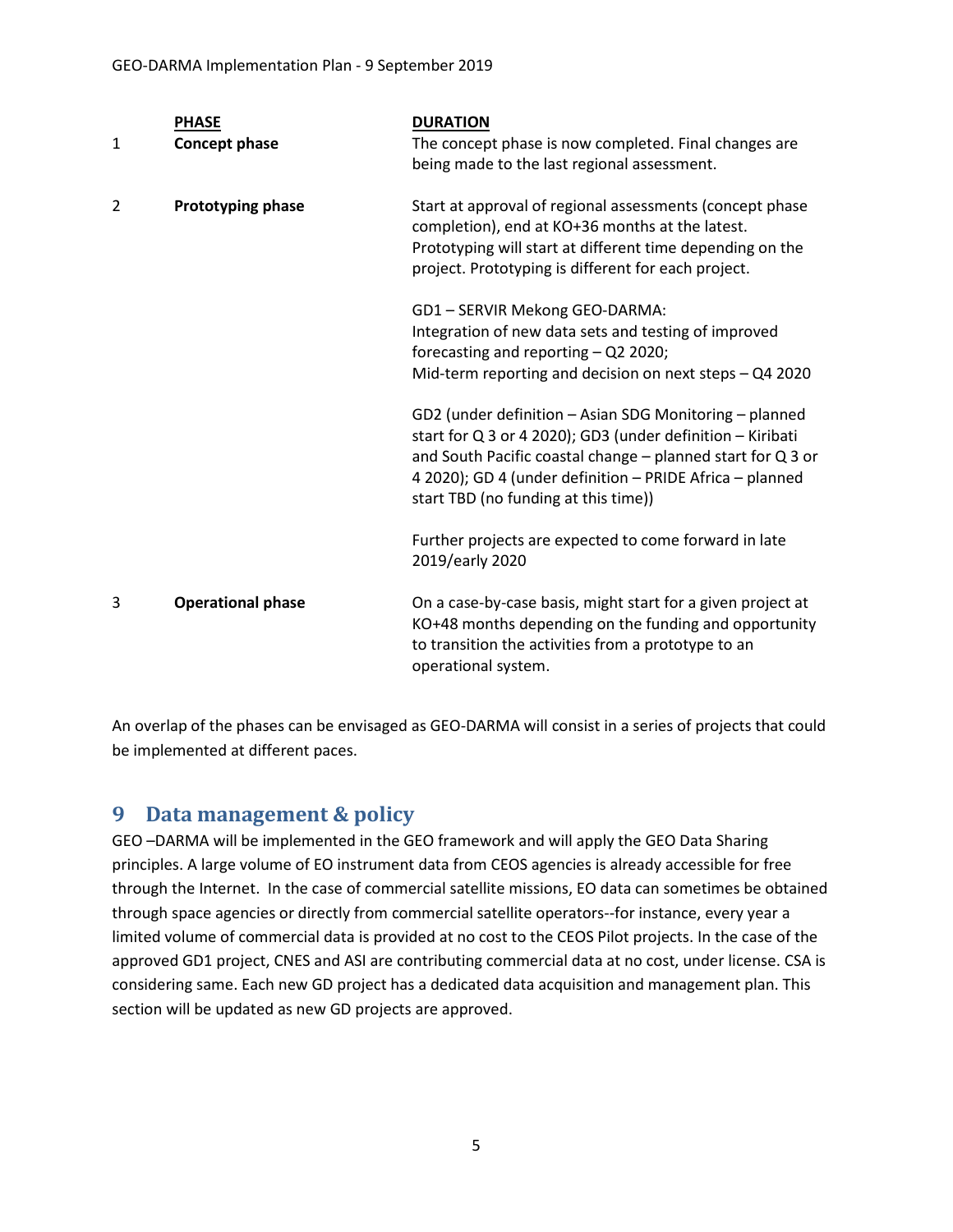#### **10 Management arrangements**

The GEO-DARMA initiative will be managed as a project with an effective dedicated Steering Committee that oversees implementation of the Initiative. Members of the Steering Committee are representatives of stakeholders interested in GEO-DARMA success or organisations providing significant resources to the implementation or representing various communities involved including representatives of user communities as appropriate.

The GEO-DARMA SC meets once a year in person and occasionally via teleconference, as required. The last meeting of the SC was in May 2019, and a new meeting is planned in October 2019. The SC performs an annual review of each GD project, approved and under development.

For each project, a Technical Committee is made up of all partners in the project, and for each a project a Project Coordinator will be identified. The Coordinator is responsible for coordinating the implementation of the agreed project and reporting to the GEO-DARMA Steering Committee on progress and other related issues. A sufficiently resourced Initiative coordinator is an important criterion for accepting a new Initiative and plays a critical role in success of new initiatives.

### **11 Monitoring and evaluation approach and reporting**

The monitoring of GEO-DARMA will be first performed internally (i.e. by the Steering Board) against the list of milestones & deliverables. The status of each GEO-DARMA activity is regularly monitored in particular during SC teleconferences. By late 2019, the project plans to update the GEO-DARMA website to provide a project milestone tracking table that allows anyone to see the status of a given GEO-DARMA project.

The Project Coordinator will report the progress to GEO as requested providing in particular:

- Progress reports reviewed by the GEO Programme Board in contribution to the annual GEO Progress Report.
- Presentations to Plenary, the Executive Committee or the GEO Programme Board, as necessary.

The GEO-DARMA projects will receive feedback from the GEO Programme Board and invite any constructive comments. GEO is a welcome observer at all SC meetings. The SC has the GEO Programme Board co-chair as a member. Exchanges and a reactive management approach are encouraged.

### **12 Committed Resources and annual budget(s)**

Each stakeholder engaged in the GEO-DARMA initiative contributes to the various phases on a voluntary basis with contributions in kind.

**Concept phase:** this initial phase was conducted on a volunteer basis and coordinated with contractual resource support provided by ESA.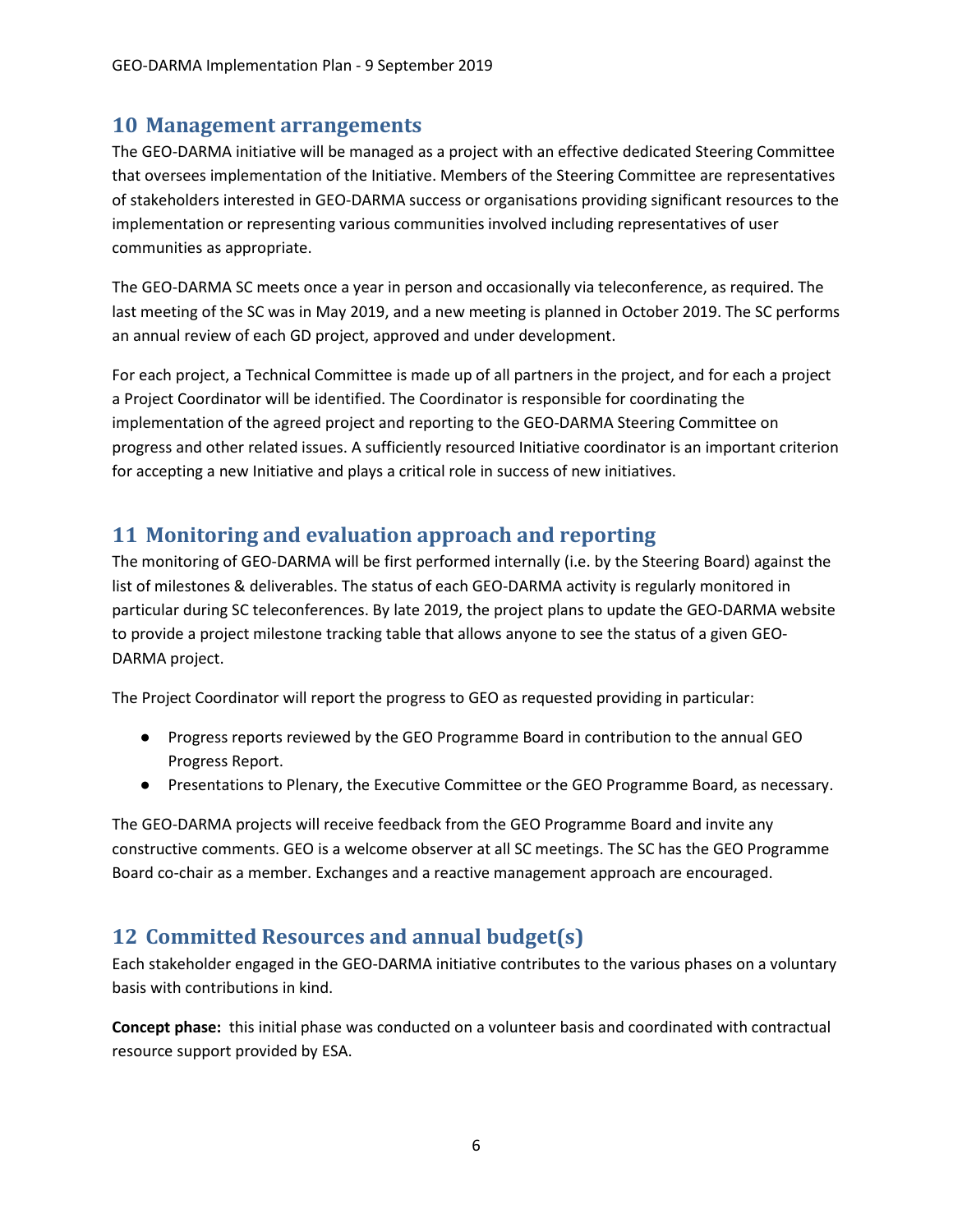**Prototyping phase**: the number and nature of projects to be started will depend on the recommendations made by the Regional Institutions, on their assessment by the GEO-DARMA contributors and on the resources that can be allocated by the potential implementers. At this time, one funded GD project has gone forward. The total project is 5M \$US over five years but the specific resources dedicated to GEO-DARMA have not been separated from the overall budget. In addition, ASI and CNES have pledged satellite data (SPOT, Pleiades and CSK). The other projects under consideration have not confirmed their budgets. ESA is maintaining contractual support to assist in the definition of the projects and coordination of reporting for the projects. There is no "typical" budget for a project. They may range from a small delta to an existing project, representing perhaps 50k, or a stand alone project of several million  $$US$ . The 1<sup>st</sup> series of projects is still being defined and results are not expected to be clear before Q2 2020. Only at that time will it be possible to evaluate what specific resources will be needed for each project.

**Operational phase:** for each project, around the end of the Prototyping phase, the need to transition from a prototype to a sustainable solution will be assessed depending on the success of the prototype, on the request from the user community and on the availability of the necessary funding (transition and long term operations).

# **13 Transition to operational phase**

International financial institutions and donor agencies will play a critical role to ensure a smooth transition from prototyping to operations, and their support of capacity building activities will be essential to ensure sustainability. Several such agencies sit on the GEO-DARMA SC and their advice and counsel is being sought as the first projects go into prototyping phase.

See also "**Operational phase**" paragraph in section 12.

### **14 Background and Status Today**

Successes: GEO-DARMA began in earnest with its approval by the GEO Programme Board in fall 2016. In 2017, the Steering Committee (SC) was formed, made up of high-level executives from the DRM (Disaster Risk Management) sector to advise and structure the future projects that would go forward. GEO-DARMA successfully attracted a cadre of highly specialized professionals to volunteer their time to work together for GEO-DARMA.

Following a Concept Workshop and first SC meeting, the group selected a series of regional institutions and requested that they compile regional assessments, which were then collated and gathered into a single assessment per region. This process was complete on schedule in Asia and Africa, and was recently completed in the Caribbean and Latin America.

Following the approval of the regional assessments, the Steering Committee reviewed several project proposals and has approved one and earmarked three others for further development.

GEO-DARMA has achieved some success in attracting organisations that plan to self-fund projects.